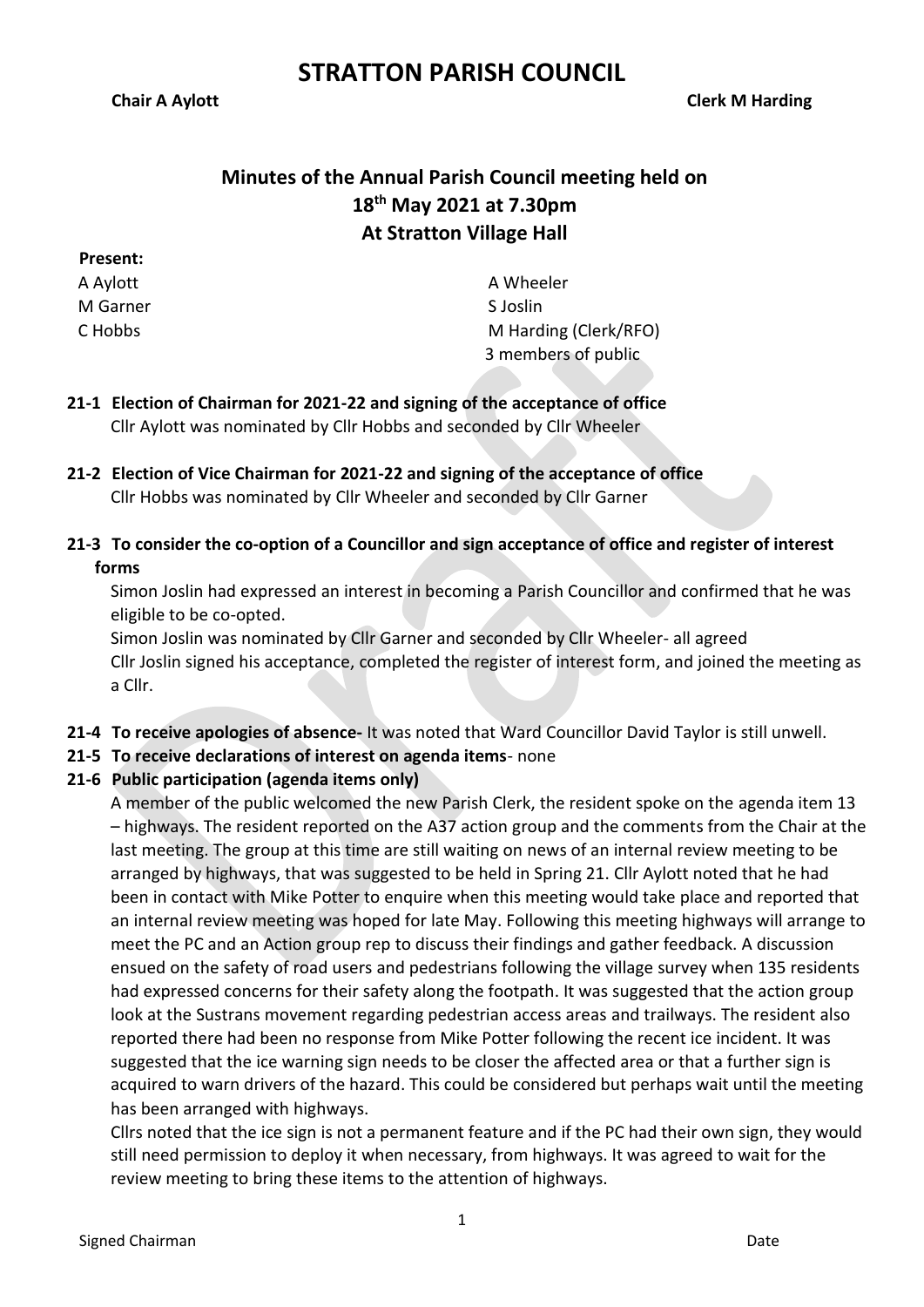**Chair A Aylott Clerk M Harding**

**21-7 To approved the minutes of the Parish Council meeting on Tuesday 16th March 2021** Councillors agreed to the accuracy of the minutes of the last meeting.

### **21-8 To confirm the Roles and responsibilities of Councillors for the coming year**

| Allotments                         | Cllr A Wheeler           |
|------------------------------------|--------------------------|
| <b>Ancient Monuments</b>           | Mrs M Putnam (voluntary) |
| Children's Playgrounds             | Cllr A Aylott            |
| Communications                     | <b>Cllr C Hobbs</b>      |
| Crime Prevention                   | <b>Cllr C Hobbs</b>      |
| <b>DAPTC</b>                       | Cllr A Aylott            |
| Finance                            | Cllr A Aylott            |
| Footpaths and Rights of Way        | Cllr M. Garner           |
| Highways                           | <b>Cllr M Garner</b>     |
| Housing                            | <b>Cllr M Garner</b>     |
| Maintenance                        | Cllr A Aylott            |
| Notice Boards                      | Cllr S Joslin            |
| Parish Plan                        | Cllr A Wheeler           |
| Social Care & Safeguarding Officer | <b>Cllr C Hobbs</b>      |
| Transport                          | Cllr S Joslin            |
| <b>Trees</b>                       | Cllr A Wheeler           |
| Village Hall Committee             | <b>Cllr C Hobbs</b>      |
|                                    |                          |

### **21-9 To reaffirm and accept the National legislation and Local conditions/policies of the Council including the overriding finance policy.**

The Chairman outlined the basic legislation which the Parish Council had already adopted and those local conditions and policies it held.

Annual Statement of Considerations for functions of acts cited below:

Members of Stratton Parish Council were reminded that the Council has a general duty to consider the following matters in the exercise of any of its functions:

- i. Equal Opportunities (race, gender, sexual orientation, marital status and any disability);
- ii. Crime and Disorder;
- iii. Health and Safety;
- iv. Human Rights;
- v. Age Discrimination;
- vi. Safeguarding and Vulnerable Groups;
- vii. Freedom of Information;

As well as abiding by its own Standing Orders, the Code of Conduct for Councillors (as adopted from standard NALC code, as part of Localism Act 2011) and those specific adopted policy documents affecting Stratton – Finance Policy/strategy, Trees Policy, Equalities Policy, Safeguarding Policy and Communication Policy. Councillors confirmed their acceptance of this general duty.

**21-10Finance** -the Accounts for 2020-21 was read out in the Annual Parish meeting in detail.

**a. To confirm the Council qualifies as exempt from external audit and approves the certificate of Exemption 2020-21-** The Council confirmed it is exempt- all agreed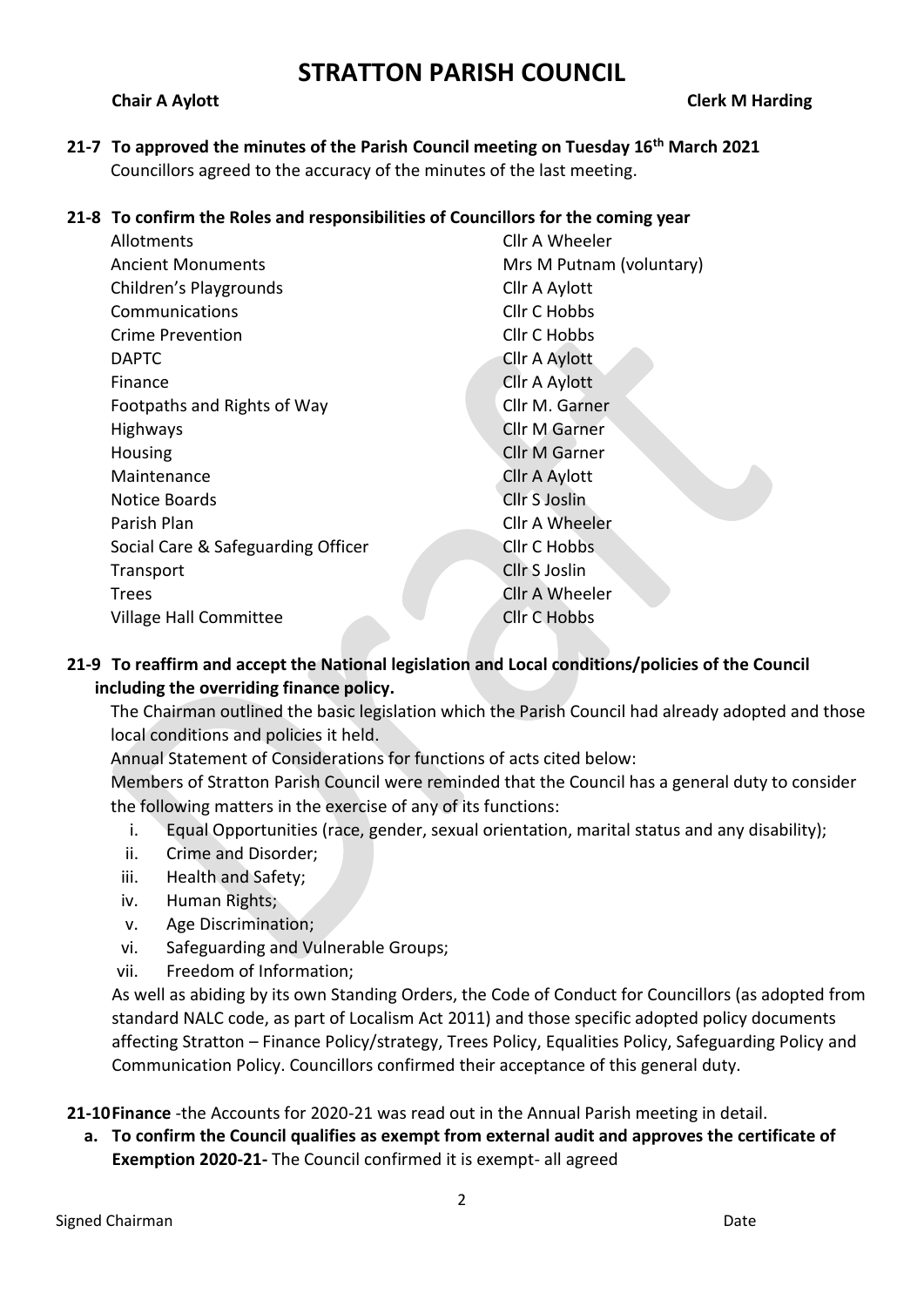### **Chair A Aylott Clerk M Harding**

- **b. To Approve the Annual Governance Statement 2020-21-** The Council confirmed its responsibility for ensuring that there were sound systems of internal control, including arrangements for preparation of the accounting statements and confirm the Accounting Statements to 31<sup>st</sup> March 2021.
- **c. To approve the Accounting Statements 2020-21-** The accounting statements were approved for the year to 31<sup>st</sup> March 2021.
- **d. To receive the Internal Audit Report** the internal report was read out by the Clerk and accepted by the PC.
- **e. To consider receipts and payments due to be paid or paid since the last meeting**

| <b>Accounts to 31st March 2021</b>                                       |                            |           |                    |            |                |  |  |  |  |
|--------------------------------------------------------------------------|----------------------------|-----------|--------------------|------------|----------------|--|--|--|--|
| Monies in the Village Green account cannot be used for any other purpose |                            |           |                    |            |                |  |  |  |  |
|                                                                          |                            |           |                    |            |                |  |  |  |  |
| <b>Account</b>                                                           | <b>Parish</b>              | V/Green   | <b>Parish Plan</b> | <b>VAT</b> | <b>Balance</b> |  |  |  |  |
| Balance b/f                                                              | 15,946.49                  | 37,594.98 | 1,719.56           | 761.62     | 54,499.41      |  |  |  |  |
| Receipts                                                                 | 0.00                       | 0.00      | 0.00               | 0.00       | 0.00           |  |  |  |  |
| Payments                                                                 | 1,238.00                   | 490.36    | 300.00             | 9.11       | 2,037.47       |  |  |  |  |
| Balance c/f                                                              | 14,708.49                  | 37,104.62 | 1,419.56           | 770.73     | 52,461.94      |  |  |  |  |
|                                                                          |                            |           |                    |            |                |  |  |  |  |
| <b>PAYMENTS IN</b>                                                       |                            |           |                    |            |                |  |  |  |  |
| <b>Village Green</b>                                                     |                            |           |                    |            |                |  |  |  |  |
|                                                                          |                            |           |                    |            |                |  |  |  |  |
| Parish Plan                                                              |                            |           |                    |            |                |  |  |  |  |
| <b>TOTAL</b>                                                             |                            |           |                    | £          | 0.00           |  |  |  |  |
|                                                                          |                            |           |                    |            |                |  |  |  |  |
| <b>PAYMENTS OUT</b>                                                      |                            |           |                    |            | (inc VAT)      |  |  |  |  |
| <u>Parish</u>                                                            |                            |           |                    |            |                |  |  |  |  |
| G. Rose - Village Map Stand (Part)                                       |                            |           |                    |            | 938.00         |  |  |  |  |
| G. Rose - Village Map Stand (Part - Planning Gain Fund)                  |                            |           |                    |            | 300.00         |  |  |  |  |
|                                                                          |                            |           |                    |            |                |  |  |  |  |
| <b>Village Green</b>                                                     |                            |           |                    |            |                |  |  |  |  |
| R. Healey - Replacement Fence Post                                       | 44.82                      |           |                    |            |                |  |  |  |  |
| Mole Country Stores - Fence Posts                                        |                            |           |                    |            | 29.16          |  |  |  |  |
|                                                                          | Travis Perkins - Postcrete |           |                    |            | 25.49          |  |  |  |  |
| G. Rose - Village Map Stand (Part)                                       |                            |           |                    |            | 400.00         |  |  |  |  |
|                                                                          |                            |           |                    |            |                |  |  |  |  |
| Parish Plan                                                              |                            |           |                    |            |                |  |  |  |  |
| G. Rose - Village Map Stand (Part)                                       |                            |           |                    | 300.00     |                |  |  |  |  |
| <b>TOTAL</b>                                                             |                            |           |                    | £          | 2,037.47       |  |  |  |  |
|                                                                          |                            |           |                    |            |                |  |  |  |  |

3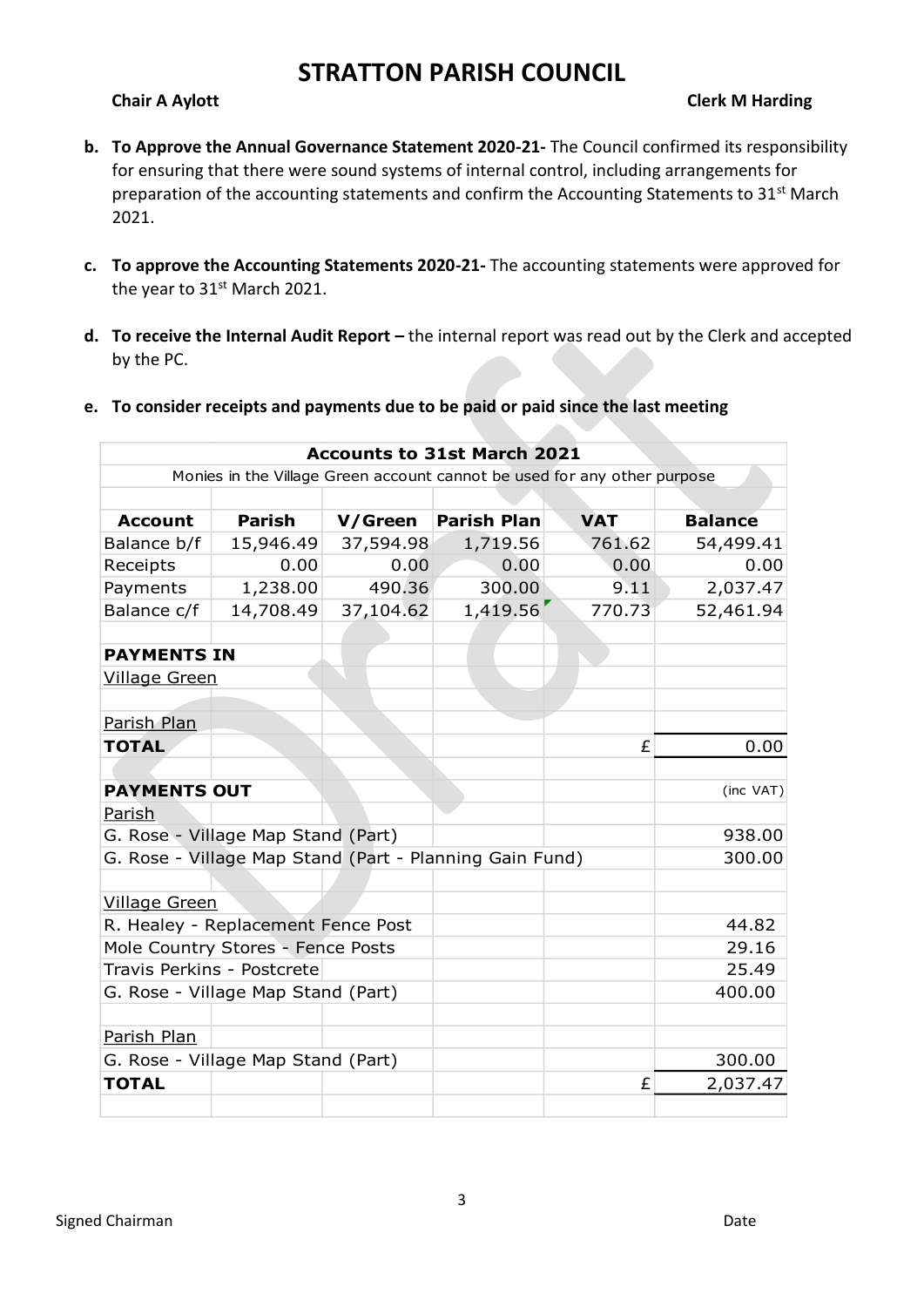**Chair A Aylott Clerk M Harding**

| Accounts at 18th May 2021                         |               |           |                                                                          |            |                |  |  |  |
|---------------------------------------------------|---------------|-----------|--------------------------------------------------------------------------|------------|----------------|--|--|--|
|                                                   |               |           |                                                                          |            |                |  |  |  |
|                                                   |               |           | Monies in the Village Green account cannot be used for any other purpose |            |                |  |  |  |
|                                                   |               |           |                                                                          |            |                |  |  |  |
| <b>Account</b>                                    | <b>Parish</b> | V/Green   | <b>Parish Plan</b>                                                       | <b>VAT</b> | <b>Balance</b> |  |  |  |
| Balance b/f                                       | 14,708.49     | 37,104.62 | 1,419.56                                                                 | 770.73     | 52,461.94      |  |  |  |
| Receipts                                          | 3,280.48      | 2,180.00  | 250.00                                                                   | 0.00       | 5,710.48       |  |  |  |
| Payments                                          | 1,168.19      | 306.72    | 250.00                                                                   | 6.22       | 1,731.13       |  |  |  |
| Balance c/f                                       | 16,820.78     | 38,977.90 | 1,419.56                                                                 | 776.95     | 56,441.29      |  |  |  |
|                                                   |               |           |                                                                          |            |                |  |  |  |
| <b>Receipts</b>                                   |               |           |                                                                          |            |                |  |  |  |
| Allotment rent (Annual)                           |               |           |                                                                          |            | 250.00         |  |  |  |
| CIL payment-WD/D/19/001942                        |               |           |                                                                          |            | 470.48         |  |  |  |
| Precept 1st payment                               |               |           |                                                                          |            | 4990.00        |  |  |  |
|                                                   |               |           |                                                                          |            |                |  |  |  |
| <b>TOTAL</b>                                      |               |           |                                                                          | £          | 5,710.48       |  |  |  |
|                                                   |               |           |                                                                          |            |                |  |  |  |
| <b>Payments</b>                                   |               |           |                                                                          |            | (inc VAT)      |  |  |  |
|                                                   |               |           |                                                                          |            |                |  |  |  |
| <b>Parish</b>                                     |               |           |                                                                          |            |                |  |  |  |
| Stationery - A4 Paper                             | 5.25          |           |                                                                          |            |                |  |  |  |
| Zurich - Insurance                                |               |           |                                                                          |            | 559.86         |  |  |  |
| Dorset Council - Dog Bin Collection               | 156.00        |           |                                                                          |            |                |  |  |  |
| W H Smiths- Files                                 |               |           |                                                                          |            | 7.98           |  |  |  |
| HMRC PAYE April/May 2021                          |               |           |                                                                          |            | 81.00          |  |  |  |
| M Harding-Salary and expenses April/May 2021      |               |           |                                                                          |            | 360.30         |  |  |  |
|                                                   |               |           |                                                                          |            |                |  |  |  |
| <b>Village Green</b>                              |               |           |                                                                          |            |                |  |  |  |
| R. Healey - Replacement Fence Post/Gate Repair    |               |           |                                                                          |            | 50.00          |  |  |  |
| Zurich - Insurance                                |               |           |                                                                          |            | 186.62         |  |  |  |
| Mole Valley - New fence posts                     | 24.12         |           |                                                                          |            |                |  |  |  |
| R Healey - repairs to you ger childrens play area | 50.00         |           |                                                                          |            |                |  |  |  |
|                                                   |               |           |                                                                          |            |                |  |  |  |
| <b>Parish Plan</b>                                |               |           |                                                                          |            |                |  |  |  |
| Allotments 01/04/21 to 31/03/22                   |               |           |                                                                          |            | 250.00         |  |  |  |
|                                                   |               |           |                                                                          |            |                |  |  |  |
| <b>TOTAL</b>                                      |               |           |                                                                          | £          | 1731.13        |  |  |  |
|                                                   |               |           |                                                                          |            |                |  |  |  |

**f. To Receive the Budget monitoring report-** The budget monitoring position for the end of 2020-21 and for the current financial year to date was reviewed and accepted.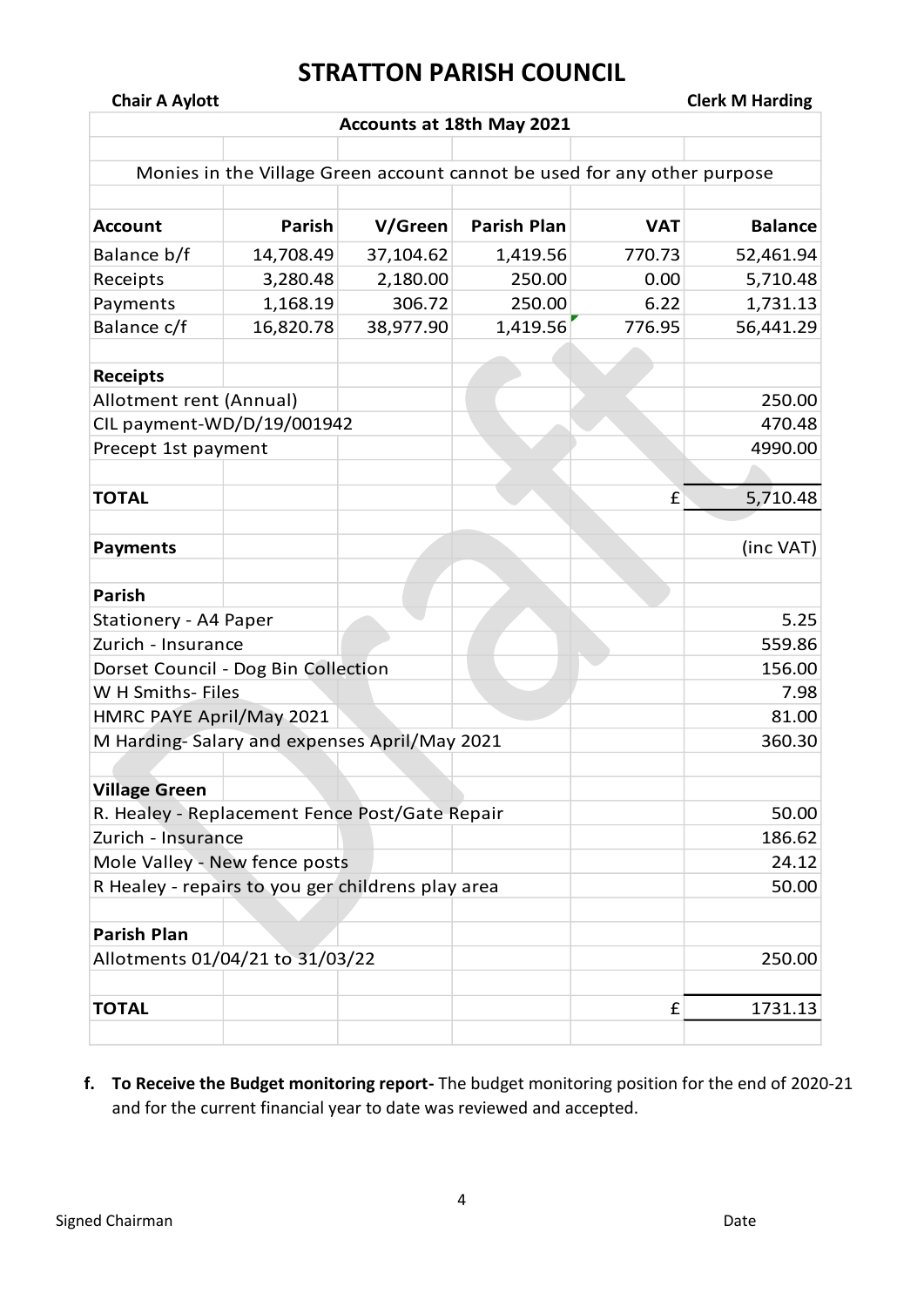### **Chair A Aylott Clerk M Harding**

**g. To review the Asset Register and Risk Assessments-** A review was carried out of the Asset Register, all assets have been updated and the new insurance values are to be entered on the Register, some values to be confirmed with the insurance company. A review was carried out of the Risk Assessments. These were agreed

### **21-11Planning- To consider any planning applications in circulation**

- **a.** WD/D/20/003304- Furbers Paddock- erection of garage- granted 01-04-21
- **b.** P/OU2021/00724- 6 Magiston Street Stratton- Loft conversion and conversion of existing conservatory. No objections
- **c.** Cllr Hobbs commented on the BT phone box and its possible loss, she will make enquiries into the current status of this proposal to remove the box. It was noted that the PC could adopt the phone box for £1 but will then be responsible for its future maintenance.

### **21-12To receive reports on General Maintenance**

- **a. To further discuss the Christmas Tree-** Cllr Wheeler expressed his concern over the funding of the Christmas tree which are currently taken from funds collected the previous year. He felt that any funds collected for Carol singing in aid of the chosen charity should be paid to the charity in full and another means of purchasing the tree should be found. Cllr Wheeler will speak to the organisers to discuss this matter and look to find a solution going forward. It was noted this is not a PC matter but the PC could assist in the future if an application for funding was made from S137 funds for the Christmas Tree for community benefit.
- **b.** Items noted by the Chairman- a new gate for the play area, some works needed on the notice boards, a key will be given to Cllr Joslin for noticeboards. A new tennis net has been purchased and will be installed in the coming days.
- **c. Highways/RoW- to consider any reports-** It was noted that the new road surface has been laid in the village, this went well without too much disruption. As noted in the public session an internal meeting is to be held at Dorset Council and then a meeting with the PC and the action group rep going forward, date to be confirmed.

### **21-13To receive the correspondence report for information**

The Clerk noted the current response requested from the MP on a National park for Dorset following his views. No response to be sent at this time.

Cllr Wheeler commented on the Dorset Council decision not to allow BBQs on DC property, and should the PC have a policy? It was agreed that Cllr Hobbs will put in announcements on the website and Facebook warning people of the issues of BBQ's and sharing the Dorset Council press release.

**21-14To confirm the Bye-Laws for dogs-** Cllr Hobbs noted that the dog warden had placed the No Dogs and dog mess signs in the play areas, believing that this was DC land. This was due to the dogs in public places order of Jan 2020 but is mostly regarding beaches and public spaces and parks. Cllr